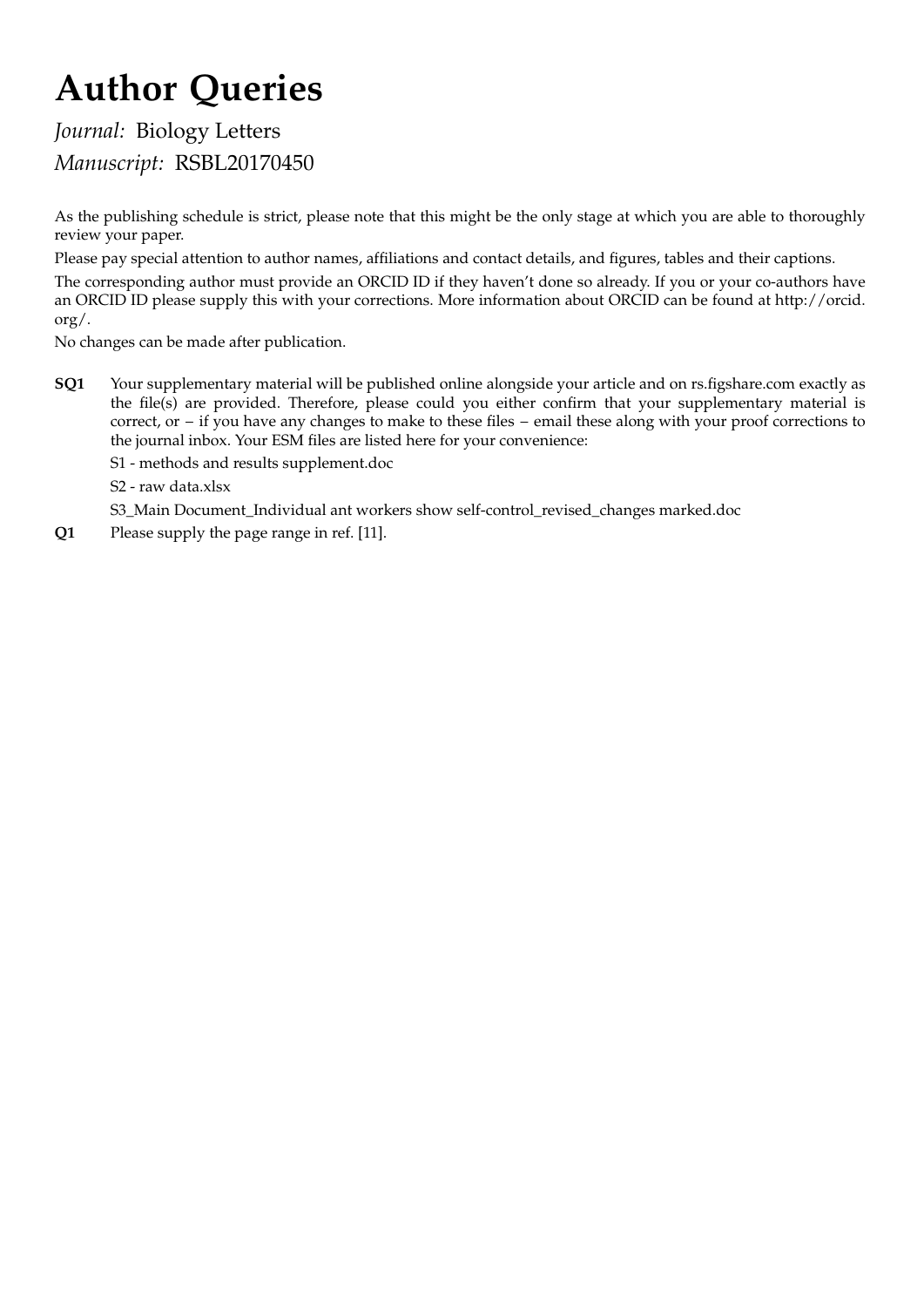# **BIOLOGY LETTERS**

### rsbl.royalsocietypublishing.org





Cite this article: Wendt S, Czaczkes TJ. 2017 Individual ant workers show self-control. Biol. Lett. 20170450. http://dx.doi.org/10.1098/rsbl.2017.0450

Received: 17 July 2017 Accepted: 18 September 2017

#### Subject Areas:

behaviour, cognition

#### Keywords:

self-control, spatial discounting, ants, Lasius niger, foraging behaviour, impulsivity

#### Author for correspondence:

Stephanie Wendt e-mail: [stephanie.wendt@biologie.](mailto:stephanie.wendt@biologie.uni-�regensburg.de) [uni-regensburg.de](mailto:stephanie.wendt@biologie.uni-�regensburg.de)

Electronic supplementary material is available online at rs.figshare.com.

## THE ROYAL SOCIETY PUBLISHING

## Animal behaviour

# Individual ant workers show self-control

#### Stephanie Wendt and Tomer J. Czaczkes

Zoology/Evolutionary Biology, ACElab, University of Regensburg, 93053 Regensburg, Germany

SW, [0000-0002-8950-2845](http://orcid.org/0000-0002-8950-2845)

Often, the first option is not the best. Self-control can allow humans and animals to improve resource intake under such conditions. Self-control in animals is often investigated using intertemporal choice tasks—choosing a smaller reward immediately or a larger reward after a delay. However, intertemporal choice tasks may underestimate self-control, as test subjects may not fully understand the task. Vertebrates show much greater apparent self-control in more natural foraging contexts and spatial discounting tasks than in intertemporal choice tasks. However, little is still known about self-control in invertebrates. Here, we investigate self-control in the black garden ant Lasius niger. We confront individual workers with a spatial discounting task, offering high-quality reward far from the nest and poor-quality reward closer to the nest. Most ants (69%) successfully ignored the closer, poorer reward in favour of the further, better one. However, when both the far and the close rewards were of the same quality, most ants (83%) chose the closer feeder, indicating that the ants were indeed exercising self-control, as opposed to a fixation on an already known food source.

# 1. Introduction

Self-control—the ability to choose a large delayed reward over a small immediate one—is an important feature of human behaviour [[1](#page-4-0)]. A lack of self-control, also called impulsivity, is said to be a central factor in many human problems, such as failures at school, depression and criminal tendencies [\[2\]](#page-4-0).

Research on apes, monkeys and ravens suggests that they, like humans, can show good self-control [[3](#page-4-0)–[5\]](#page-4-0). However, many other animal species, such as pigeons and rats, were shown to have poor self-control unless they had received extensive training before testing [\[6,7\]](#page-4-0). Many of these experiments were carried out using laboratory protocols which may have had little ecological meaning for the animals tested. In pigeons, for example, self-control was often examined using intertemporal choice tasks [[8](#page-4-0)], in which subjects must choose between an immediate small and a larger reward later. Hayden [[9](#page-4-0)] suggests that animals which were shown to behave impulsively in such intertemporal choice tasks did not understand the task of waiting for a better reward, and may have been attempting to maximize food intake per unit time [[10\]](#page-4-0). To prevent animals from choosing the smaller reward in order to proceed to the next trial faster, a post-reward delay, equalizing the length of both small and large reward trials, is often added after small rewards. Nonetheless, animals may still not understand the task unaided. Pearson et al. [\[11](#page-4-0)] tested monkeys in an intertemporal choice task, adding visual cues to show the length of delays. Monkeys with access to such cues showed less impulsivity than those which had no information about delay times. These results suggest that many experiments testing self-control in animals may overestimate impulsivity [\[9\]](#page-4-0).

Spatial discounting tasks may be a more ecologically appropriate test of selfcontrol in animals. Here, an animal must choose between a small reward nearby and a larger reward further away [[12\]](#page-4-0). For example, Cheng et al. [[13\]](#page-4-0) trained honeybees to find a small reward  $(10 \mu)$  syrup) at the entrance of a box and a larger (ad libitum) reward 15 cm further away. After extensive

& 2017 The Author(s) Published by the Royal Society. All rights reserved.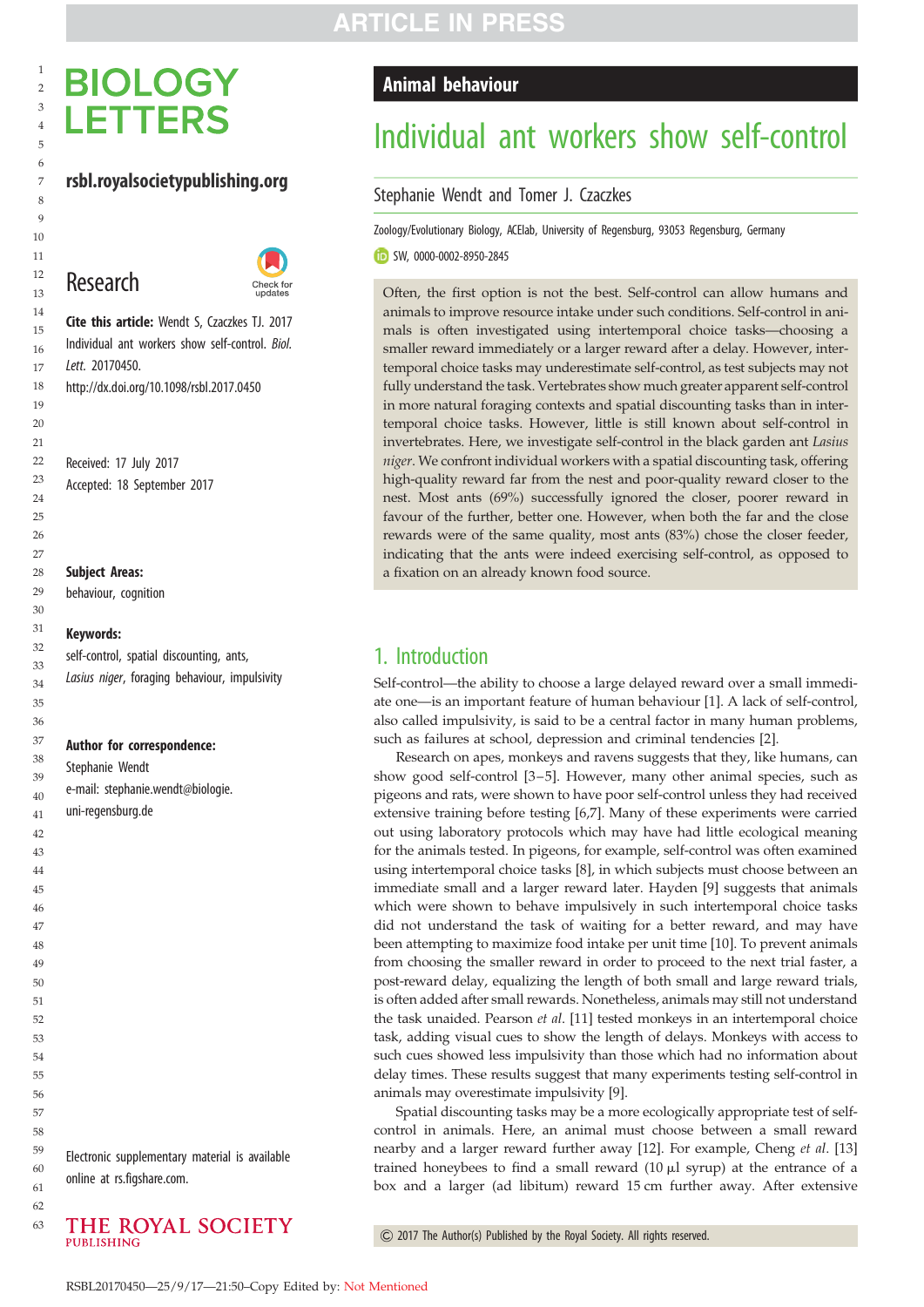

Figure 1. Experimental set-up for the four possible treatments. Each unbroken segment is 20 cm long and covered with paper stripes, which can be replaced with pheromone-free paper stripes. The sucrose droplets were located at 120 or 70 cm (1 M) and 60 cm (1, 0.75 or 0.25 M) from the nest, depending on treatment. (Online version in colour.)

training on both feeders, the bees were offered both simultaneously. Most bees preferred the larger reward and thus showed self-control in a foraging context. A similar temporal discounting task, where bees had to wait 5 s for sweeter food, showed similar results. However, this study of self-control in invertebrates is not without drawbacks. The sample sizes were as low as five individuals for some treatments, and data were expressly excluded to emphasize self-control, making it difficult to draw firm conclusions. 84 85 86 87 88 89 90 91  $92$ 

Another study about self-control in insects investigated collective rather than individual behaviour [\[14](#page-4-0)]. Temnothorax albipennis colonies were induced to abandon their nest and choose a new one. Colonies were given the choice between a far good nest and a closer poor one. Ant colonies collectively chose the far, good nest in almost all trials, even when it was more than nine times further away, showing 'collective' selfcontrol. However, because the collective behaviour of social insect groups emerges in complex ways from the task performance of individual workers [\[15](#page-4-0)], the behaviour of individuals cannot be inferred from behaviour of colonies. In the same species, colonies chose bad nests when tandem running was used, but predominantly chose the best option without tandem running [\[16](#page-4-0)]. Effects like these make a comparison of individual and colony behaviour difficult. More broadly, the average behaviour of animals is a poor representation of the behaviour of individuals [\[17](#page-4-0)]. 93  $Q_{\Delta}$  $95$ 96 97 98 99 100 101 102 103 104 105 106 107 108 109

Here, we investigate whether hungry Lasius niger foragers can ignore a food source they would normally exploit, if they are aware of a higher-quality food source elsewhere. Ant workers can learn the location of a feeder very rapidly [[18\]](#page-4-0) and can learn to associate neutral cues with food [\[19](#page-4-0)], which makes it easy to conduct spatial discounting experiments without excessive training. 110 111 112 113 114 115 116

# 2. Material and methods

#### (a) General methods

An ant foraged at a feeder (1 M sucrose) located either at the end of a 120 cm runway or at 70 cm distance from the nest (figure 1). After the ants' return from its first (training) visit, but before its second (testing) visit, an additional, closer sucrose droplet of varying molarity (1, 0.75 or 0.25 M depending on treatment) was introduced at 60 cm from the nest. We then observed whether the ant drank at the near feeder (scored 0), the original feeder (scored 1) or at both feeders (scored 0.5) during the testing visit.

### (b) Treatments

We conducted four main treatments, which varied in the location of the first feeder (1 M at 120 or 70 cm) and the molarity of the second feeder (1, 0.75 or 0.25 M at 60 cm). In the first treatment, the initial feeder (1 M) was placed at 120 cm from the nest, while the second feeder (0.25 M), which was introduced on the ants' second visit, was located at half the distance of the original feeder (60 cm). The second treatment was identical to the first treatment, except that the new feeder offered 1 M sucrose. In the third treatment, it provided 0.75 M sucrose. In treatment 4, which served as a last control treatment, the first (1 M) feeder was placed 70 cm from the nest and the second feeder (0.75 M) was placed 60 cm from the nest.

Finally, we repeated the '1 M far versus 0.25 M close' and '1 M far versus 1 M close' treatments, but allowed the ants to visit the far feeder twice before presenting the near feeder. For detailed methods, see electronic supplementary material, S1.

## 3. Results

During the testing visits, 69% of ants successfully rejected a close, low-quality (0.25 M) food source at 60 cm when a higher-quality (1 M) food source was available at 120 cm ([figure 2](#page-3-0), significantly different from random choice  $(p = 0.02,$  Fisher's exact test)). By contrast, when the food sources were of equal quality (1 M), only 10% of ants rejected the closer food source while 82% chose the close food source. However, most ants (86%) failed to reject the closer food source when it was of only marginally lower quality (0.75 M) than the 1 M food source at 120 cm. Even when the farther, better food source was only 10 cm further than the close food source, most ants (66%) failed to reject the slightly poorer, slightly closer food source. In this treatment, there were also more choices (24%) for both feeders compared with the other three treatments (electronic supplementary material, table S3 for pairwise comparisons). There were significantly more ants rejecting the closer feeder in the 1 versus 0.25 M than in the other three treatments (ordered linear regression,  $Z < 7.21$ ,  $p < 0.001$ , see electronic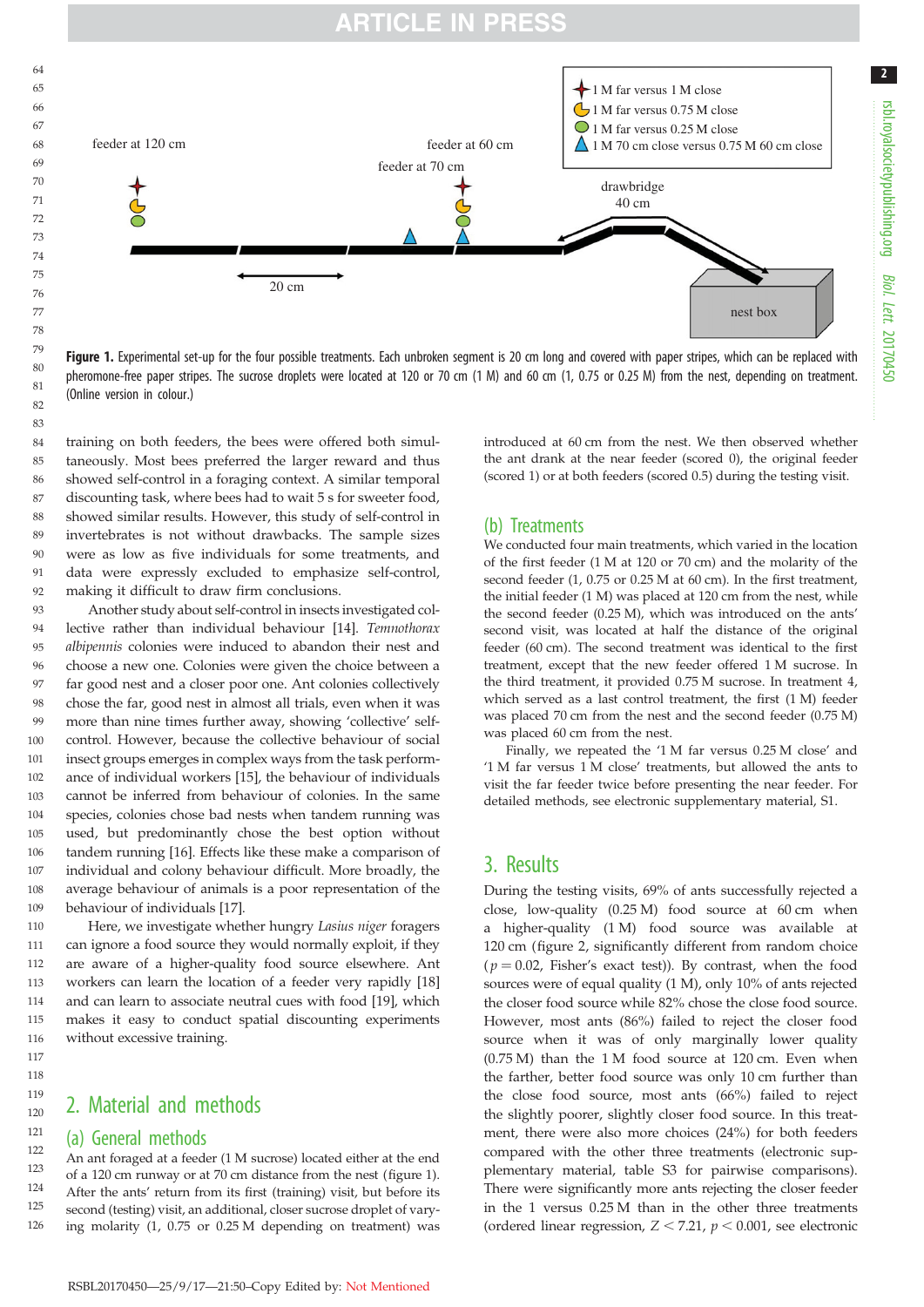# ARTICLE IN PRESS

<span id="page-3-0"></span>



supplementary material, table S1 for pairwise comparisons). Additionally, ants in the 0.75 versus 1 M at 70 cm treatment were significantly less likely to choose the closer feeder than those in the 0.75 versus 1 M treatment ( $Z = -2.8$ ,  $p < 0.01$ ). Finally, there was no significant difference in the proportion of choices between the 1 versus 1 M and 1 versus 0.75 M  $(Z = -1.53, p > 0.05)$  treatments, but a strong tendency between the 1 versus 1 M and 1 versus 0.75 M at 70 cm treatments ( $Z = -1.96$ ,  $p = 0.0503$ ). 152 153 154 155 156 157 158 159 160 161

With two training visits before testing, significantly more ants (97%) successfully rejected the poorer feeder in the 1 M far versus 0.25 M close treatment compared with ants which received only one training visit  $(Z = 2.399, p < 0.05;$ electronic supplementary material, figure S2). Ants (83%) which were confronted with 1 M far versus 1 M close chose the closer feeder when receiving two training visits. However, there is no significant difference between one and two training visits for this treatment. All data are provided in electronic supplementary material, S2 [\[20](#page-4-0)]. 162 163 164 165 166 167 168 169 170 171

## 4. Discussion

Self-control is the ability to choose a large delayed reward over a small immediate [\[1\]](#page-4-0). Here, we showed that individual L. niger workers can avoid consuming a low-quality reward earlier in order to exploit a known higher-quality food source later, but can successfully choose a closer food source if its quality is identical to the farther food source. This demonstrates that individual ants exhibit good self-control. Trophallactic interactions in the nest inform ants about food in the environment [\[21](#page-4-0)]. Such self-control abilities might allow foragers to concentrate their foraging only on above-average resources. 176 177 178 179 180 181 182 183 184 185

Ants failed to reject slightly poorer food even if the higherquality food source was very close. This strongly suggests that the foragers could not tell these food sources apart. This may be due to an inability to sense the molarity difference, a failure in 186 187 188 189

distinguishing both food sources as different locations or, because they only made one visit to the good food source, due to a poor representation of the good food source in their memory. However, because there were more mixed choices when the food sources were close to each other, this may also be an explicit, rational choice for both feeders: the ants may have noticed a difference in quality or distance and attempted to maximize food intake per time, or exploit both food sources.

It seems counterintuitive that individual ants should show good self-control, while many vertebrates have been found to be impulsive. However, the conclusion of impulsivity from many vertebrate studies based on intertemporal choice may be spurious. Vertebrates show a higher degree of self-control when tested in more natural foraging contexts [\[22](#page-4-0)].

Most animals try to maximize the food intake per unit time. For this reason, it may be misleading to describe animals as impulsive when they do not show self-control in an intertemporal choice task. Self-control experiments in animals should be performed with regard to the ecology of the studied animals. In unstable environments or environments which suffer from high predation risks, it may be advantageous to show impulsivity. Animals exploiting predictable environments may show good self-control. By testing ants in an ecologically sensible spatial discounting test, we demonstrated impressive self-control abilities in individual ant workers.

Ethics. All animal treatment guidelines applicable to ants under German law have been followed.

Data accessibility. The datasets supporting this article have been uploaded as part of the supplementary material and are available from the Dryad Digital Repository: [http://dx.doi.org/10.5061/](http://dx.doi.org/10.5061/dryad.5181v) [dryad.5181v](http://dx.doi.org/10.5061/dryad.5181v) [\[20](#page-4-0)].

Author contributions. S.W. performed the experiments and analysed the data. T.J.C. designed and coordinated the study. S.W. and T.J.C. wrote the manuscript and interpreted the data. All authors gave final approval for publication and agree to be held accountable for the content therein.

Competing interests. The authors declare no competing interests.